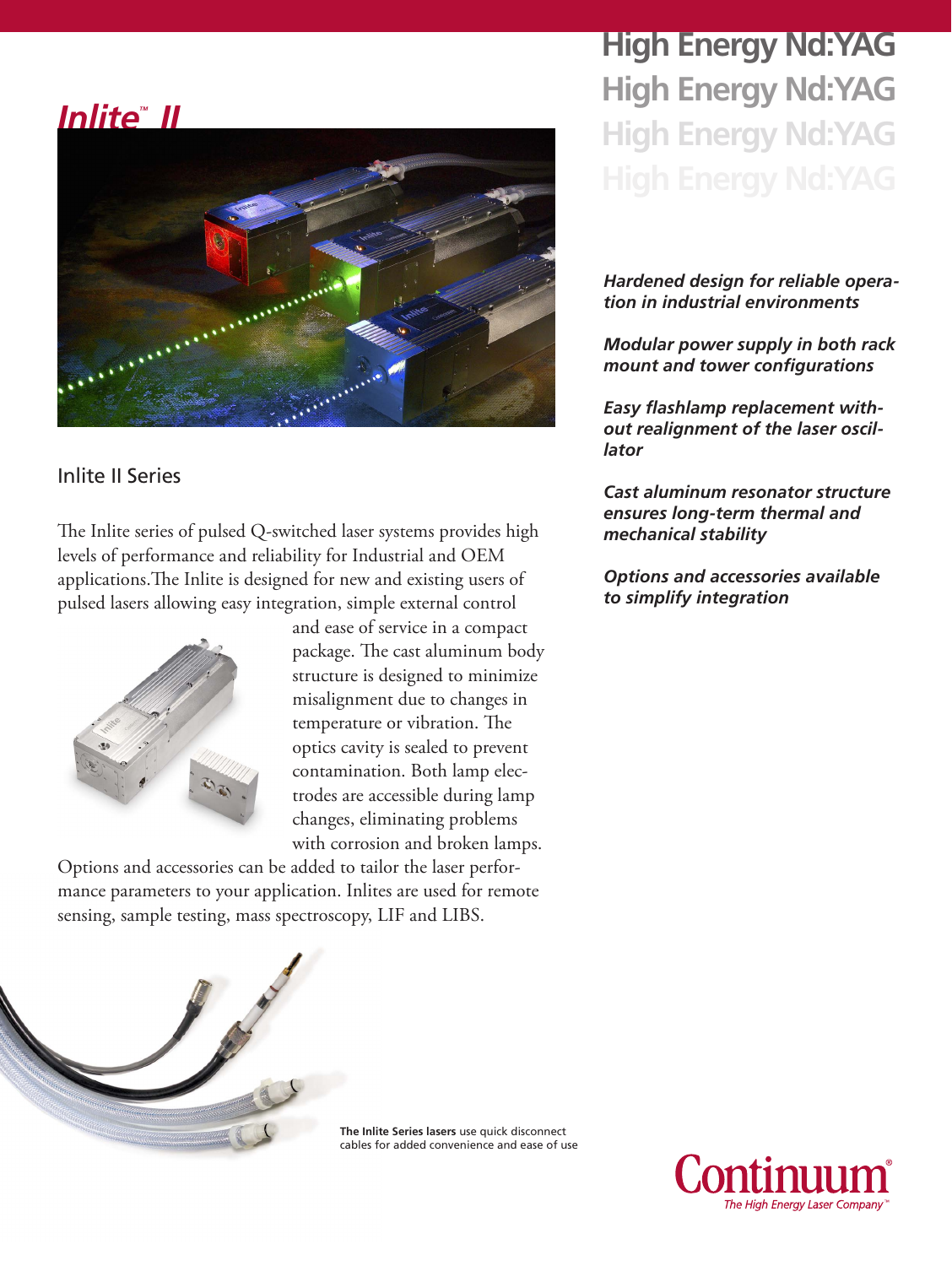# *Inlite II Specifications*

| Description                               | Inlite II-20 | Inlite II-30 |
|-------------------------------------------|--------------|--------------|
| <b>Repetition Rate (Hz)</b>               | $1 - 30$     | 30           |
| Energy (mJ)                               |              |              |
| 1064 nm                                   | 250          | 200          |
| 532 nm                                    | 125          | 100          |
| 355 nm                                    | 40           | 35           |
| 266 nm                                    | 20           | 15           |
| Pulsewidth <sup>1</sup> (nsec)            |              |              |
| 1064 nm                                   | $6-8$        | $7-9$        |
| 532 nm                                    | $5 - 7$      | $6 - 8$      |
| 355 nm                                    | $5 - 7$      | $6-8$        |
| 266 nm                                    | $5 - 7$      | $6-8$        |
| Linewidth (cm <sup>-1</sup> )             | $\mathbf{1}$ | 1            |
| Divergence <sup>2</sup> (mrad)            | < 0.75       | < 0.75       |
| Beam Diameter <sup>3</sup> (mm)           | 6            | 6            |
| Jitter <sup>4</sup> ( $\pm$ ns)           | 0.5          | 0.5          |
| Energy Stability <sup>4</sup> ( $\pm\%$ ) |              |              |
| 1064 nm                                   | 2.0;0.6      | 2.0;0.6      |
| 532 nm                                    | 4.0; 1.3     | 4.0; 1.3     |
| 355 nm                                    | 6.0; 2.0     | 6.0;2.0      |
| 266 nm                                    | 8.0;2.6      | 8.0;2.6      |
| Polarization                              |              |              |
| 1064 nm                                   | Horizontal   | Horizontal   |
| 532 nm                                    | Vertical     | Vertical     |
| 355 nm                                    | Horizontal   | Horizontal   |
| 266 nm                                    | Horizontal   | Horizontal   |



Notes

1. Full width half max

2. Full angle for 86% (1/e2 ) of energy

3. At the output coupler

4. With respect to external trigger

5. The first value represents shot-to-shot for 3 o of pulses, the second value repre sents RMS

All specifications at 1064 nm unless otherwise noted. As a part of our continuous improvement program, all specifications are subject to change without notice.

### **Accessories**

- Harmonics modules for 532, 355, or 266 nm output
- Dichroic beam separation module
- Internal pyro-electric power detectors for IR, harmonics
- External pyro-electric power detector for system loop
- Automated continuously variable attenuator, optical losses reduce energy specifications by 10%